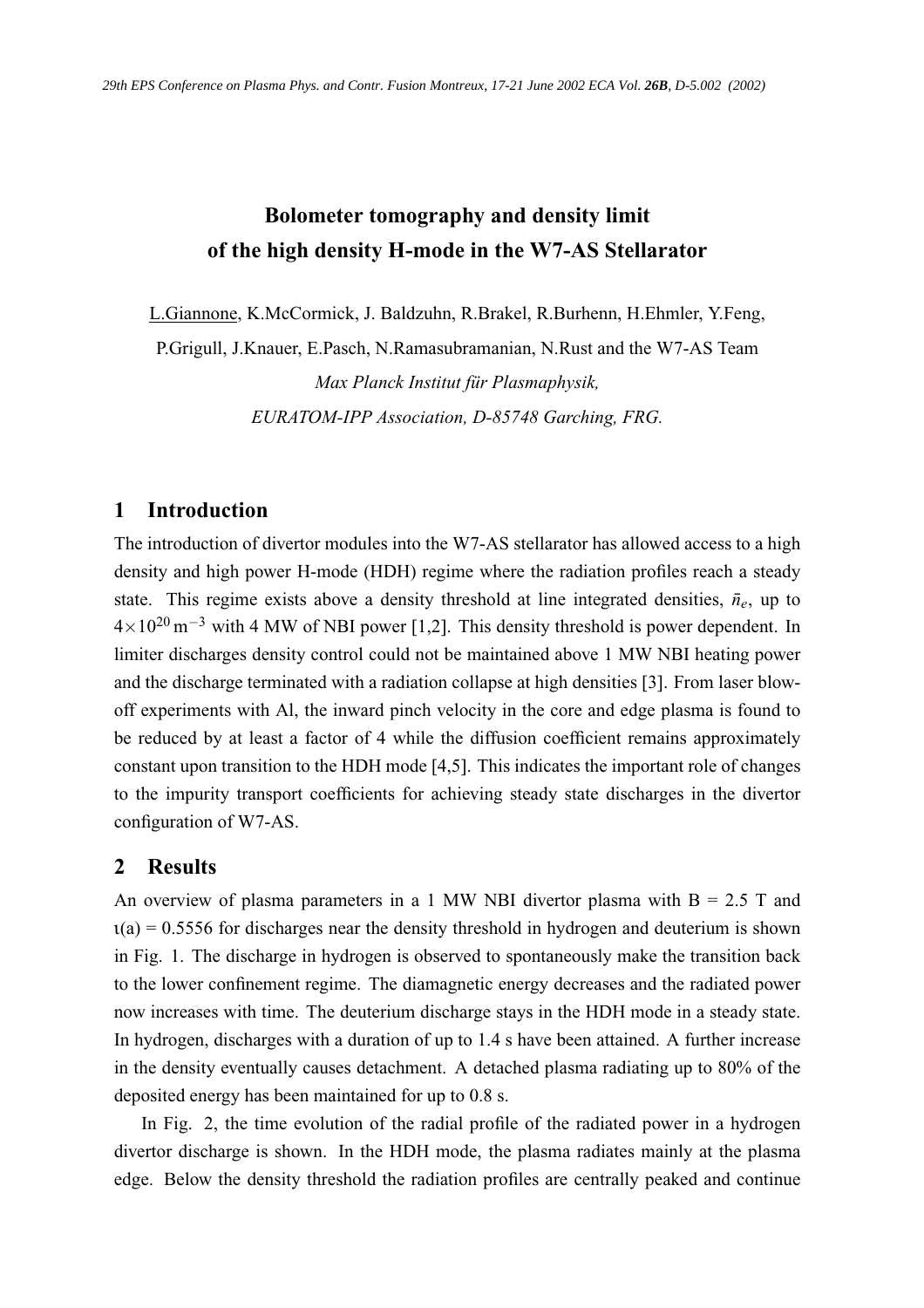to rise with time until the discharge terminates. Density profiles above the density threshold for the transition to the HDH mode are flat and broad with a steep gradient at the plasma boundary. Below the density threshold the density profiles are centrally peaked. In both cases, the temperature profiles are similar [1].

In Fig. 3, the radial profiles of radiation power in divertor discharges in hydrogen and deuterium are compared. Both are strongly dominated by radiation at the plasma boundary. The temperature profiles are similar, so that the stronger edge radiation in deuterium arises either from a stronger impurity source or the broader density profile in deuterium. In attached plasmas at the same line integrated density the radiated power in deuterium is larger than in hydrogen. The additional puffing of nitrogen in a divertor discharge to induce plasma detachment from the divertor, is also shown in Fig. 3. Enhanced edge radiation and some increase in the central radiation is observed. The edge density and temperature are observed to decrease with nitrogen puffing.

In the triangular plane of W7-AS there are 2 bolometer cameras, each with 32 channels. In the elliptical plane there are 3 bolometer cameras with a total of 44 channels and a photodiode array with 32 channels viewing the divertor region. A tomographic reconstruction of the radiated power density in a detached plasma, with the typical asymmetry observed in the triangular plane, isshown in Fig. 4. With plasma detachment, the photodiode signal decreases significantly from the value expected based upon the bolometer measurements. This indicates that in plasma detachment neutral particle loss could be the dominant loss channel rather than radiation from impurity lines. At lower densities the line impurity radiation dominates. Alternatively, the measured line radiation and recombination from hydrogen below 15 eV would also be consistent with this feature [6]. The photodiode response at these photon energies is reduced by a factor of 3 compared to the response to photon energies above 20 eV.

The bolometer camera view into the divertor chamber shows two localized regions of enhanced radiation at the top and bottom of the vacuum chamber. These observations can be understood in terms of carbon line radiation from a thin shell outside the separatrix [7].

### **3 Density limit**

Power, minor radius and magnetic field scans have been performed in hydrogen and deuterium with a divertor to assess the validity of the scaling law previously defined in limiter discharges [5]. Even though the plasma radiates predominantly at the plasma edge in the HDH mode and the core radiation of limiter discharges no longer determines the density limit [3], the maximum  $\bar{n}_e$  measured before the plasma detaches and the diamagnetic energy falls follow the predictions of the scaling law, as shown in Fig. 5. The density limit in stellarators has been treated theoretically using power balance considerations and it has been recognized that radiation in the plasma edge or plasma core can lead to a different power dependency for the density limit scaling law [8].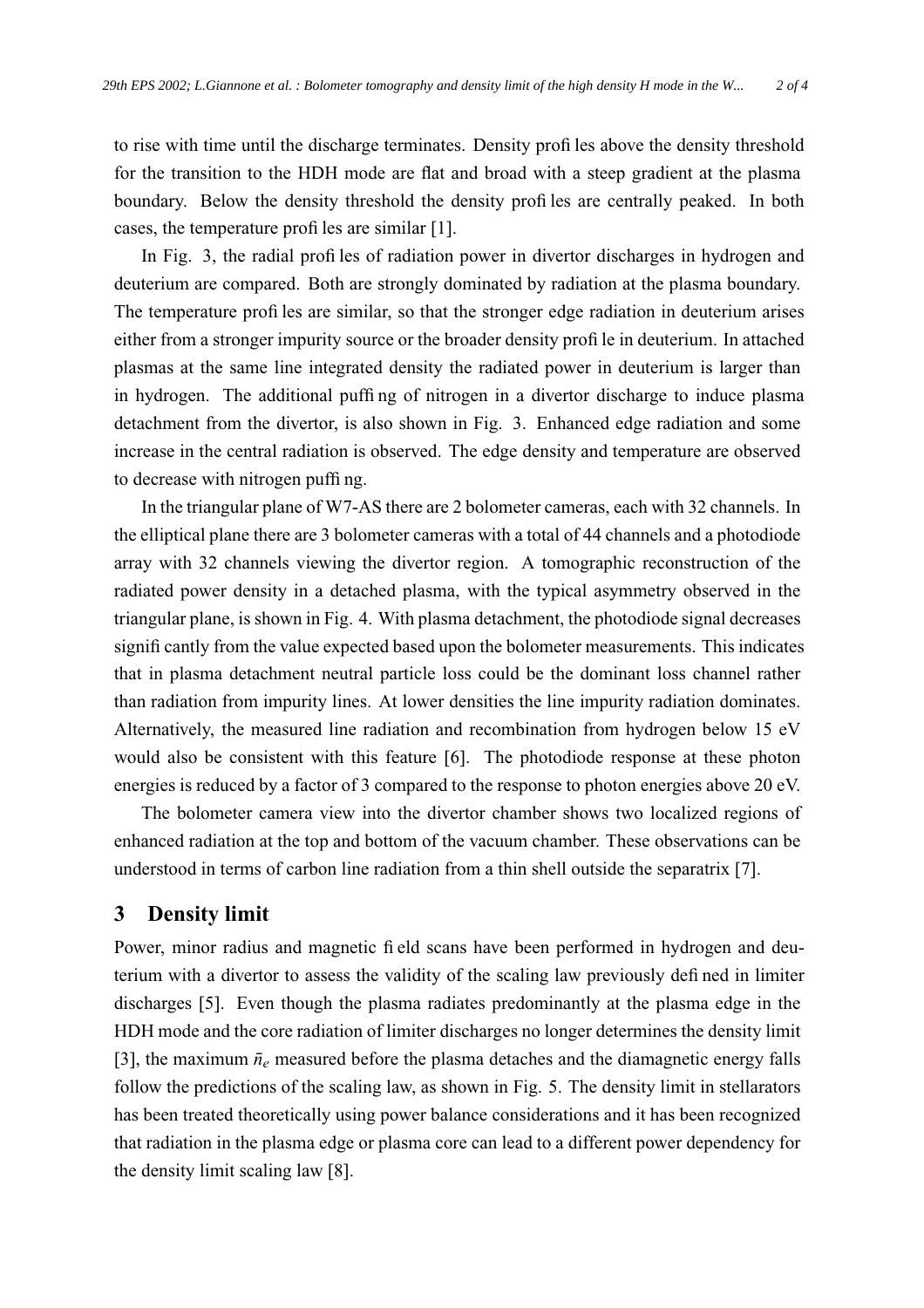

Figure 1: *Time evolution of plasma parameters in a 1 MW NBI divertor discharge in hydrogen (green) and deuterium (red) with B = 2.5 T at a density in the vicinity of the density threshold for transition to the high density H-mode.*



Figure 2: *Time evolution of radial profiles of radiated power in a 1 MW NBI divertor plasma at the density threshold with*  $B = 2.5$  *T in hydrogen. See #55595 in Fig. 1.*



Figure 3: *Time evolution of radial profiles of radiated power in a 1 MW NBI divertor plasma above the density threshold with*  $B = 2.5$  *T* in *D* (top), *H* (middle) and *H* with *N puffing (lower). N puffing begins at 0.25 s.*

**#53805**

Figure 4: *Tomographic reconstruction in the triangular plane of radiated power in a 1 MW NBI partially detached divertor plasma with*  $B = 2.5$  *T* in *hydrogen*.